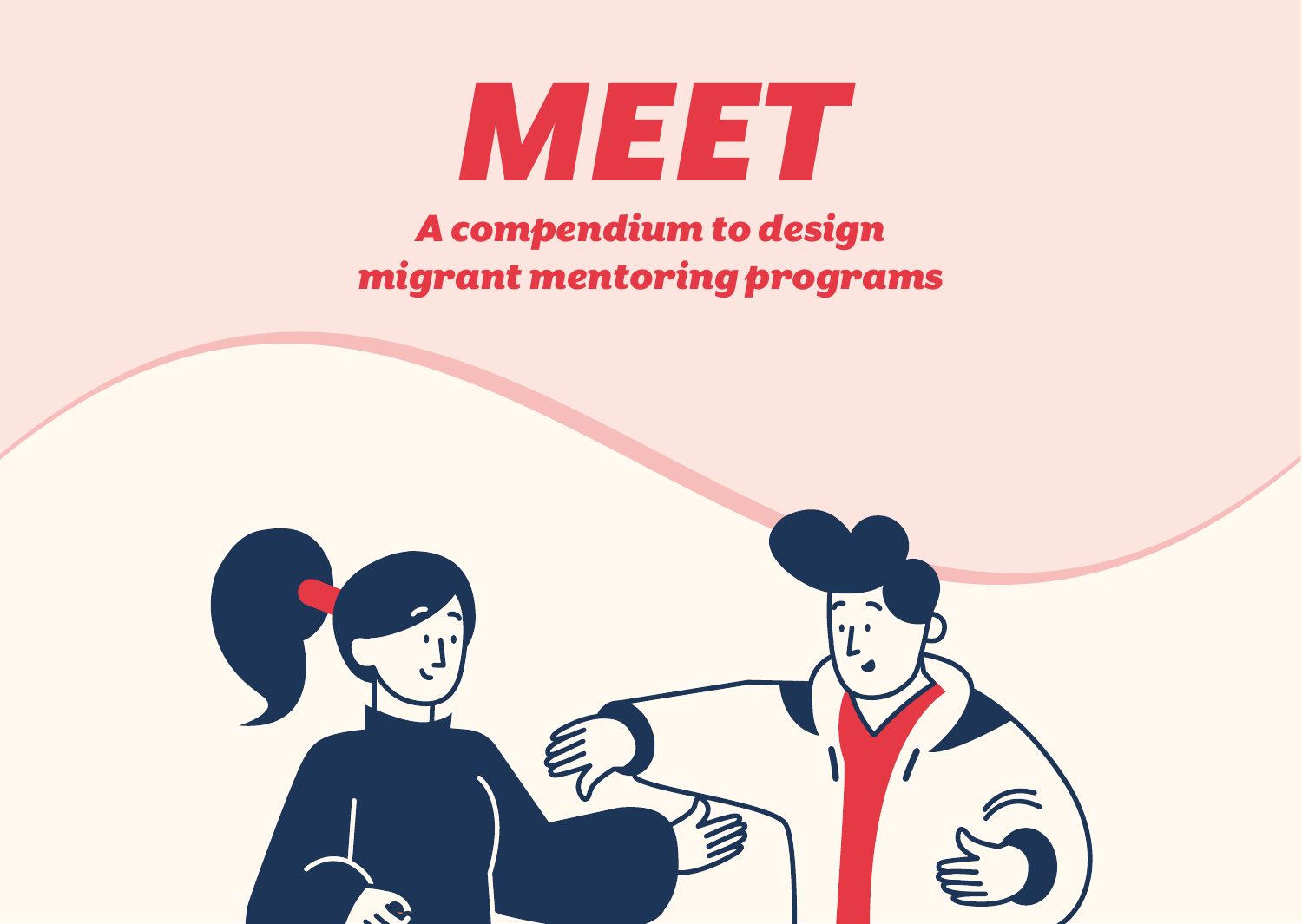#### Supported by **Lead organisation**



Partners organisation



MIGRAFRICA



**CASV** 

# *MEET*

*A compendium to design migrant mentoring programs*

**Edited by** Elena Garbelli, Cesvi Project Manager

#### **Authors**

Valentina Mutti, Cesvi Emőke Takács, Artemissziò Foundation Abraham Nida, Migrafrica Filipa Batista, Centre of Migration of Municipality of Fundão

**Graphics and layout** Asintoto, Giorgio Calandri

**Cesvi Foundation** via Broseta 68/a, 24128 Bergamo, Italy www.cesvi.org – www.cesvi.eu cesvi@cesvi.org This publication is available for download at www.cesvi.org

M.E.E.T. Mentors Experiences to Empower Territories" has been supported by the European Programme for Integration and Migration (EPIM), a collaborative initiative of the Network of European Foundations (NEF). Only the organiser(s) are responsible for the project. The content may not necessarily reflect the positions of EPIM, NEF or EPIM's Partner Foundations.

#### *[Introduction](#page-2-0)*

#### *[Part I. Let's meet the Mentors](#page-4-0)*

*[Who are the mentors](#page-5-0)*

*[Three steps to train future mentors](#page-6-0)*

#### *[Part II. Let's meet the Mentees](#page-9-0)*

*[The first meeting - Matching](#page-10-0)  [mentors and mentees](#page-10-0)*

*[How to promote the relationships](#page-11-0)  [between mentors and mentees?](#page-11-0)*

*[Supervising mentoring relationships](#page-11-0)*

#### *[Final consideration](#page-13-0)*

*[Links](#page-13-0)*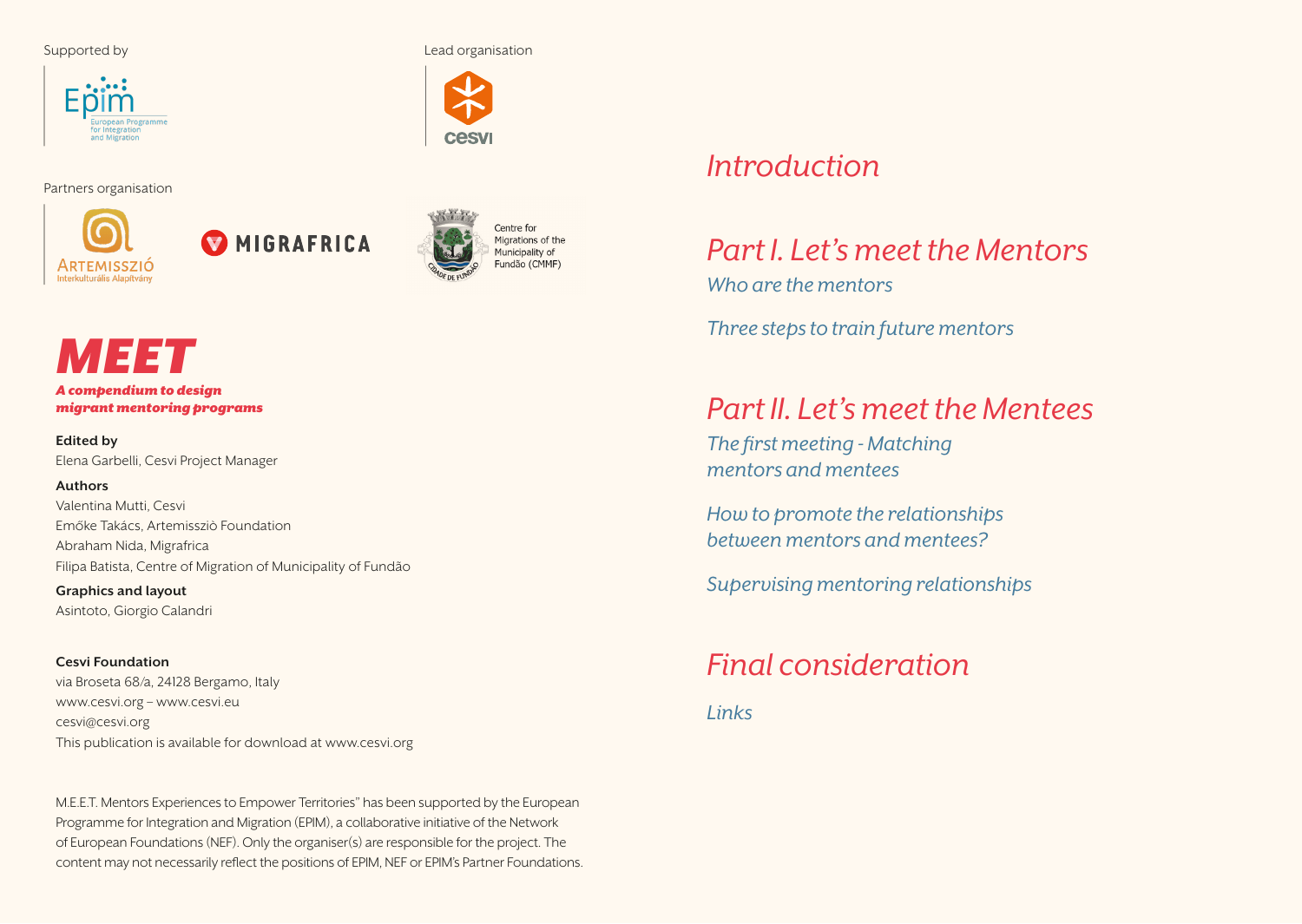# <span id="page-2-0"></span>*Introduction*

*Since 2017, Cesvi is implementing educational interventions to support migrant women and mothers living in territories densely populated by immigrants, with low incomes and lack of access to social services.* 

Cesvi works in Zingonia, an urban area in Lombardy, located between Milan and Bergamo, where the presence of foreign citizens (mostly families with children between 6-14) is constantly increasing. Here Cesvi is testing the *Migrant Mentoring* (MM) approach to strengthen the educational and relationship skills of women, encouraging relationships with other families, schools and other services. After three years of work, Cesvi feels it is time to reflect on the MM's achievements,

issues and challenges, so as to learn more about different social contexts and engage community members in the program activities. Cesvi chooses to seize the opportunity offered by EPIM through the Joint Learning Initiative program to exchange good practices, involving organizations from Hungary and Germany. These organizations have recognized MM experiences that are transferable to other regions such as Italy and Portugal.

#### *VEREIN FUR JUNGE AFRIKANISCHE UND ANDERE DIASPORA VJAAD e.V. (Migrafrica)* is a diaspora association of refugees and migrants in Germany, founded to provide support to recently migrated refugees and help them integrate well to host communities.

MigrAfrica main goal is to enhance the social, economic and political participation and inclusion of migrants in Germany and provide them with the opportunity to integrate quicker. We use local resources to improve the lives of refugees and develop their skills. This is done mainly by sharing our life experience and knowledge

as former refugees and by using our resources and networks to empower new refugees. Another aspect of our work is empowering diaspora organisations. This is achieved by sharing our resources, knowledge and skills to support the creation of new migrant social enterprises.

*Artemissziò* has been providing a mentoring program since 2011 in Hungary. The goal of the mentoring program is to help refugees and immigrants that live in Hungary to find their place and become successful members of society.

Through the mentoring program each participant is matched with a Hungarian volunteer mentor. The mentor must help the participant with everyday issues, such as getting a doctor appointment, or registering his/her kids in a kindergarten. The mentor also helps the participant

practice the language of the country in a friendly and fun way – going out together in the city. Above all, the mentor must create a safe and friendly environment where the participant can ask questions about the culture, the differences and his/her new life.

#### *The Centre for Migrations of the Municipality*

*of Fundão (CMMF)* is a residential centre created and managed by the Municipality of Fundão (Portugal) in 2018. At a national level, the CMMF works with the High Commission for Migrations of the Portuguese Government (ACM) and the Portuguese Border Force (SEF).

CMMF is launching mentoring experiments in different ways. During the meetings they shared the interesting experience promoted by Europeans for Humanity.

CMMF experimented the mentoring approach for the first time through the relationship between a refugee and an artist that created a song together.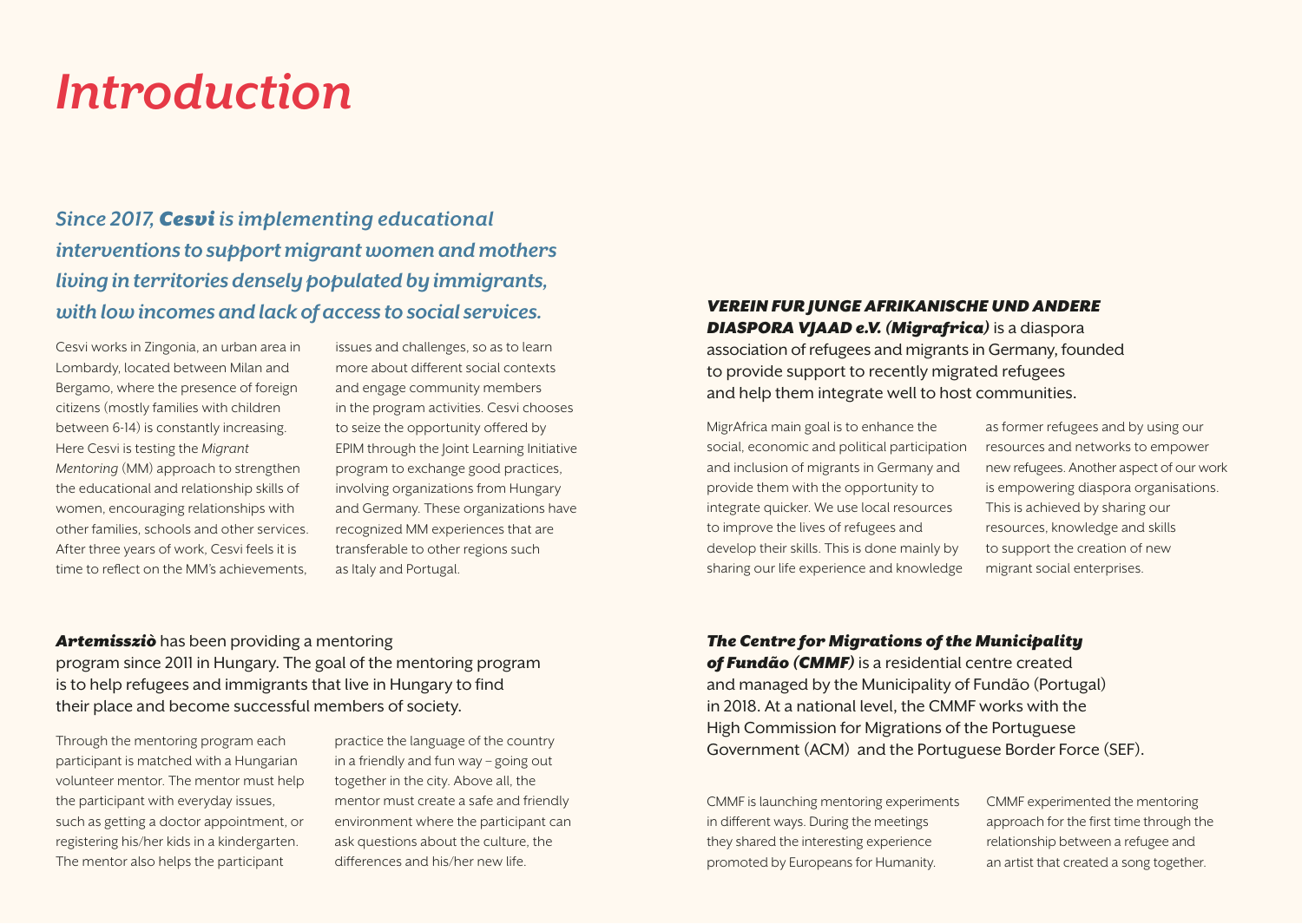*As the MM approach is very recent in Italy, Cesvi aims to engage other three European partners currently working on their own mentoring methodologies, to exchange best practices and foster mutual learning.* 

The added value of this exchange is considerable for Cesvi and the partners, who are willing to learn about innovative methods to support migrant women, as well as working with mentors. Despite the peculiarities of the migratory phenomenon in each country,

the Joint Learning Initiative ( JLI) was an opportunity to improve knowledge on "Migrant Mentoring" applied to different target groups (namely women and young migrants) through the mutual learning experience among European organizations working in similar contexts.

*An additional challenge is represented by the Covid-19 pandemic, which temporarily interrupted the activities in the various territories: these meetings were an opportunity to support us and share useful tools for interacting.* 

The four organizations met during two online workshops sessions and shared their different experiences, best practices and challenges related to implementing migrant mentoring programs.

This compendium arises from the reflections made during this

initiative and briefly describes what was shared during the workshops. This work is intended not only for the partners and their territories, but also for all those who wish to read an introduction to the migrant mentoring approach.

*1. Cesvi Foundation (Cesvi)*, Italian NGO working in Italy in the field of migration and EPIM grantee. Cesvi works with migrant mentoring approach in Zingonia, an urban area in Lombardy, located between Milan and Bergamo.

*2. Artemisszió Foundation*, Hungarian NGO, that has been developing a mentoring program since 2011 where migrants are matched with Hungarian volunteer mentors. The mentor is the local connection that helps establish meaningful interactions and sense of belonging.

#### *3. Verein fur junge afrikanische und andere diaspora vjaad e.v.*

*(MigrAfrica)* is a German diaspora association of refugees and migrants, established to welcome recently arrived migrants in supportive host communities. MigrAfrica runs a specific program for women refugees, using the mentoring approach.

#### *4. The Centre for Migrations of the Municipality of Fundão (CMMF)* is a

residential centre created and managed by the Municipality of Fundão (Portugal) in 2018. Their mentoring program is being implement through a partnership with the University of Beira Interior (UBI), involving refugee students as mentors, but it is still an informal and in-progress program.

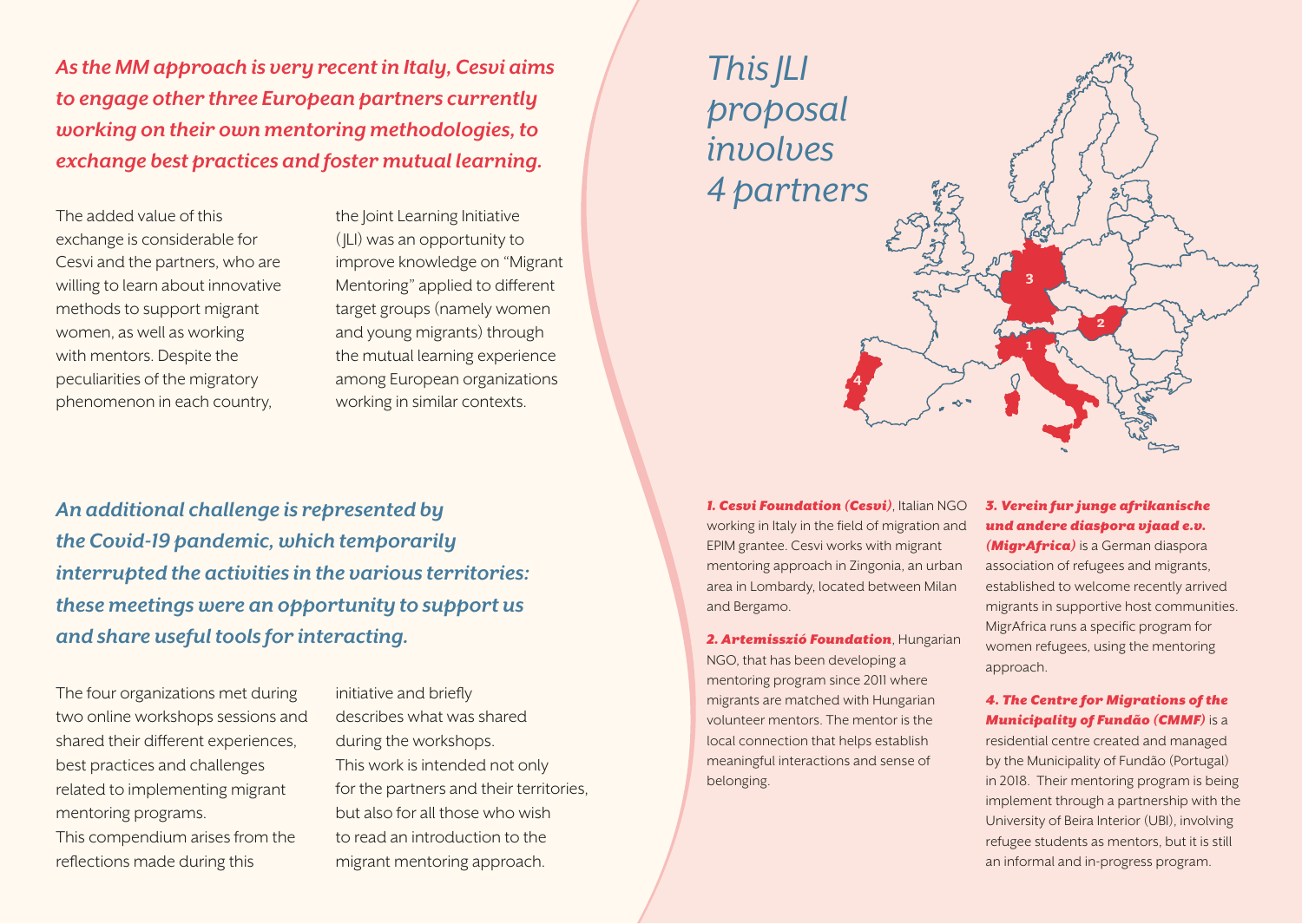# <span id="page-4-0"></span>*Part I*

# *Let's meet*

# *Mentors the*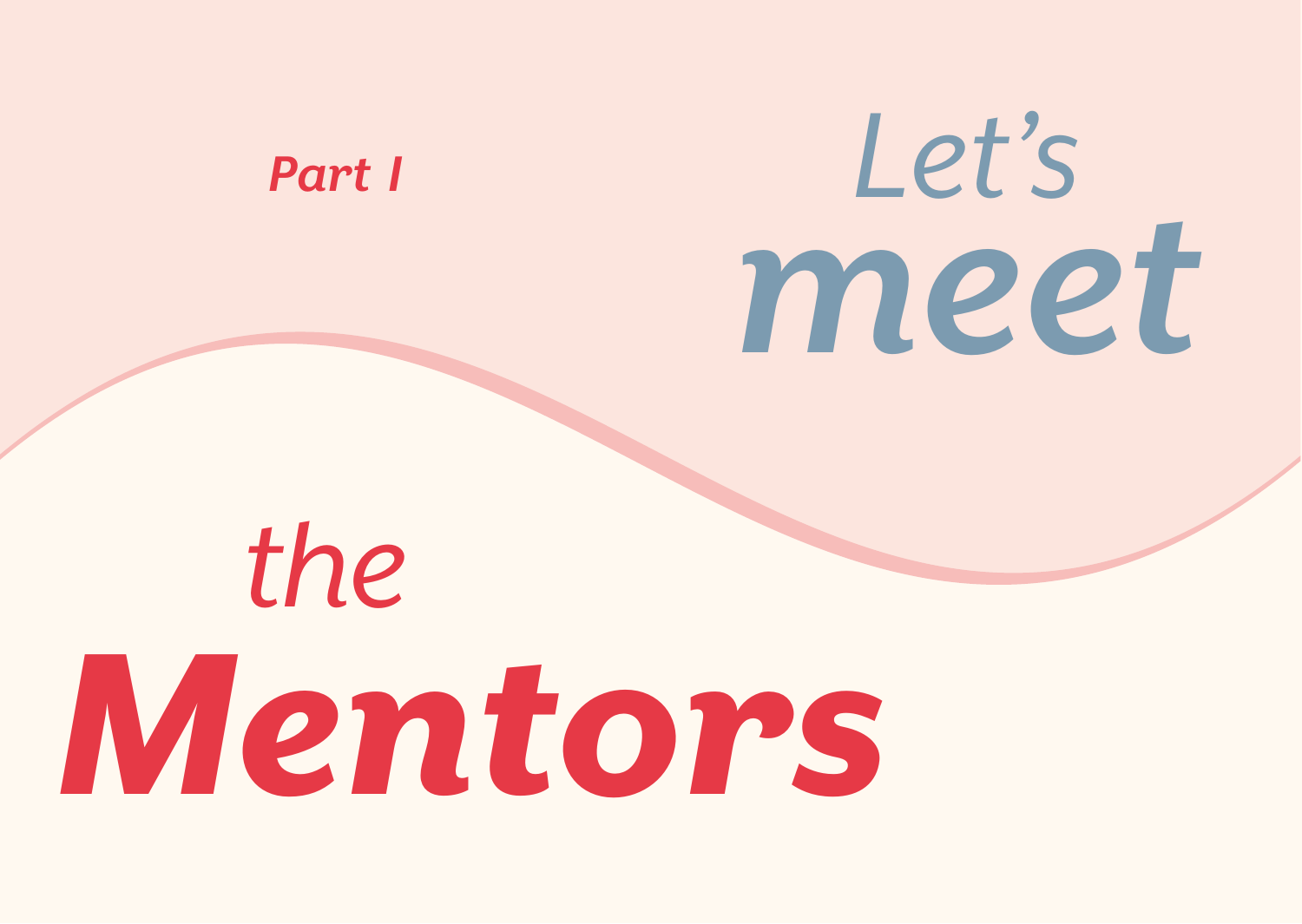# <span id="page-5-0"></span>*Who are the mentors?*

*A mentor is a person that has experience or knowledge and that voluntarily helps another person with less experience or knowledge in overcoming work, social, academic obstacles etc.*

Mentors guide and support mentees to achieve their goals. By signing up for a social mentoring program, the mentor is assigned a person to whom he/she can offer his/her knowledge and experience. The mentor and mentee spend a few hours a week doing different activities, depending on the needs of the mentee.

After spending a few hours together, getting to know each other, how they think, how they are and verifying that the goals are gradually being achieved, the relationship that is established is enriching for both parties. In many cases, the relationship lasts beyond the months or the years of social mentoring program.

# *Is a mentor a friend?*

Every organization has this dilemma. The shared recommendation is to evaluate case by case.

There is not a right rule, but the situation must be supervised. It is important to define boundaries in the mentoring relationships, monitor and evaluate it.

There are different recruitment solutions, it depends on the basis of the project:

**Publication of a specific** vacancy, if mentors are involved as professionals;

**Open call for mentors as** volunteers (offline and online);

**Involving specific members** of the local community; authorities/social services; schools and local Civil Society Organizations.

*How can one involve mentors in the projects?* 

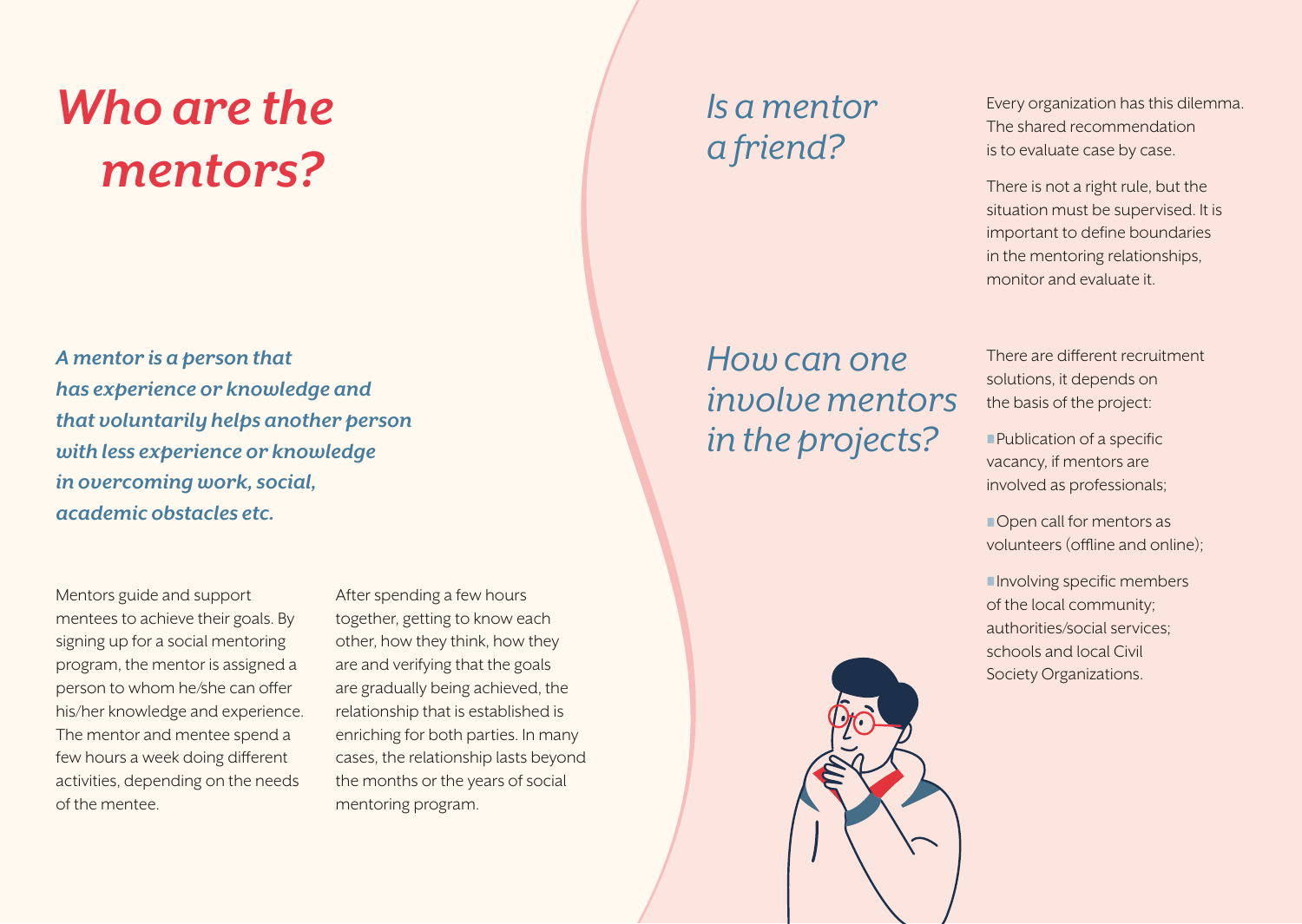# <span id="page-6-0"></span>*Mentor's skills Eligibility criteria*

- **Personal Skills Personal and socio-cultural features** that are similar to those of mentees (country of origin, age, being a mother, gender)
	- **Knowledge of the school system**
	- Knowledge of local services regarding families
	- **Reference check of local authorities** (schools, public services; places of worship)

#### *Communicational Skills*

**Good communication skills.** predisposition to listening

A person able to communicate with different people

#### *Relational Skills*

A person able to identify difficulties and report the needs that have emerged

**Empathy skills** 

**I** Mediation and conflict resolution skills

# *Which roles can mentors play in the mentoring relationships?*

#### *Cultural Inclusion*

Mentors can be the *cultural translators* and guide the cultural mediation as well as support their mentee's cultural background. They represent the *bridge* between the mentee and the *community* in terms of nurturing mutual trust.

Mentors can help their mentee learn the language of the country of residence (reading and speaking skills).

*Services orienteering*

*Language Acquisition*

> Mentors can help their mentee access resources to meet a variety of needs. Examples include how to use public transportation; find and use the local library; get involved in other programs.

*Role Modeling*

**Advice** Mentors can help the mentee on issues such as homework, job application skills, obtaining a driver's license and applying for training courses.

> When a mentor and a participant have the same cultural background, the mentor provides an important model for inclusion, developing a bicultural or bilingual identity, as he/she has been successful in a new context.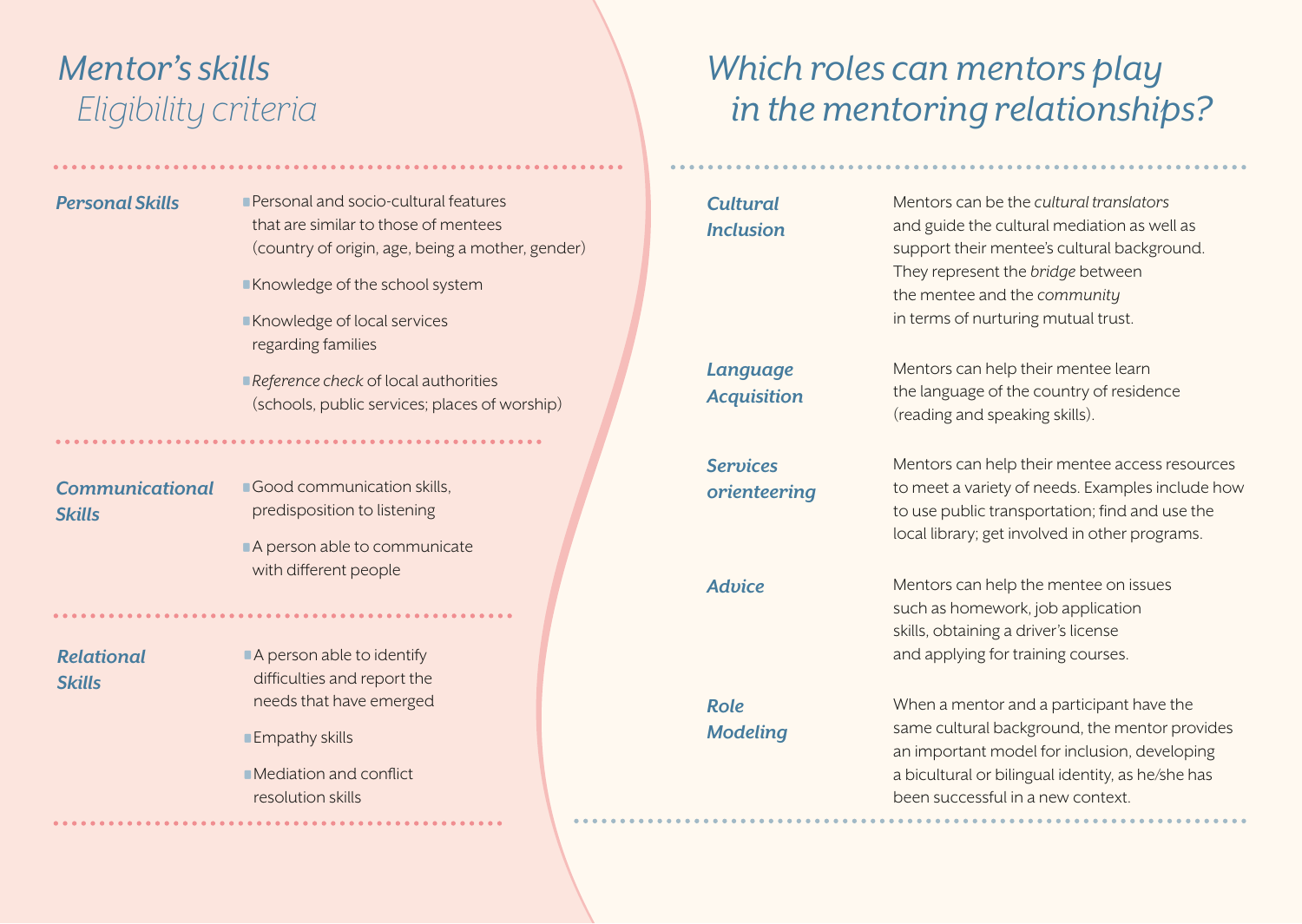# *Three steps to train future mentors*

*Once you have identified the volunteers who want to be involved as mentors, it is important to prepare them to become a mentor and plan a training that can be structured in three main moments.*



### *Getting to know each other*

Ice-breaking activity.

Fears / expectations / questions related to mentoring experiences. *2nd step*

*Information about the background of the mentees involved in the project*

Give information about the characteristics and cultural background of the possible mentees they may encounter. *Who is the mentor, what are the tasks and what are not*

*3rd step*

What is the difference between the mentor / social worker / friend / psychologist / teacher?

Define the guidelines of the mentoring programme (duration / goals / roles, Tasks / role of the mentor).

It can be useful to give mentors a list of services and info about schools; online platforms for migrants.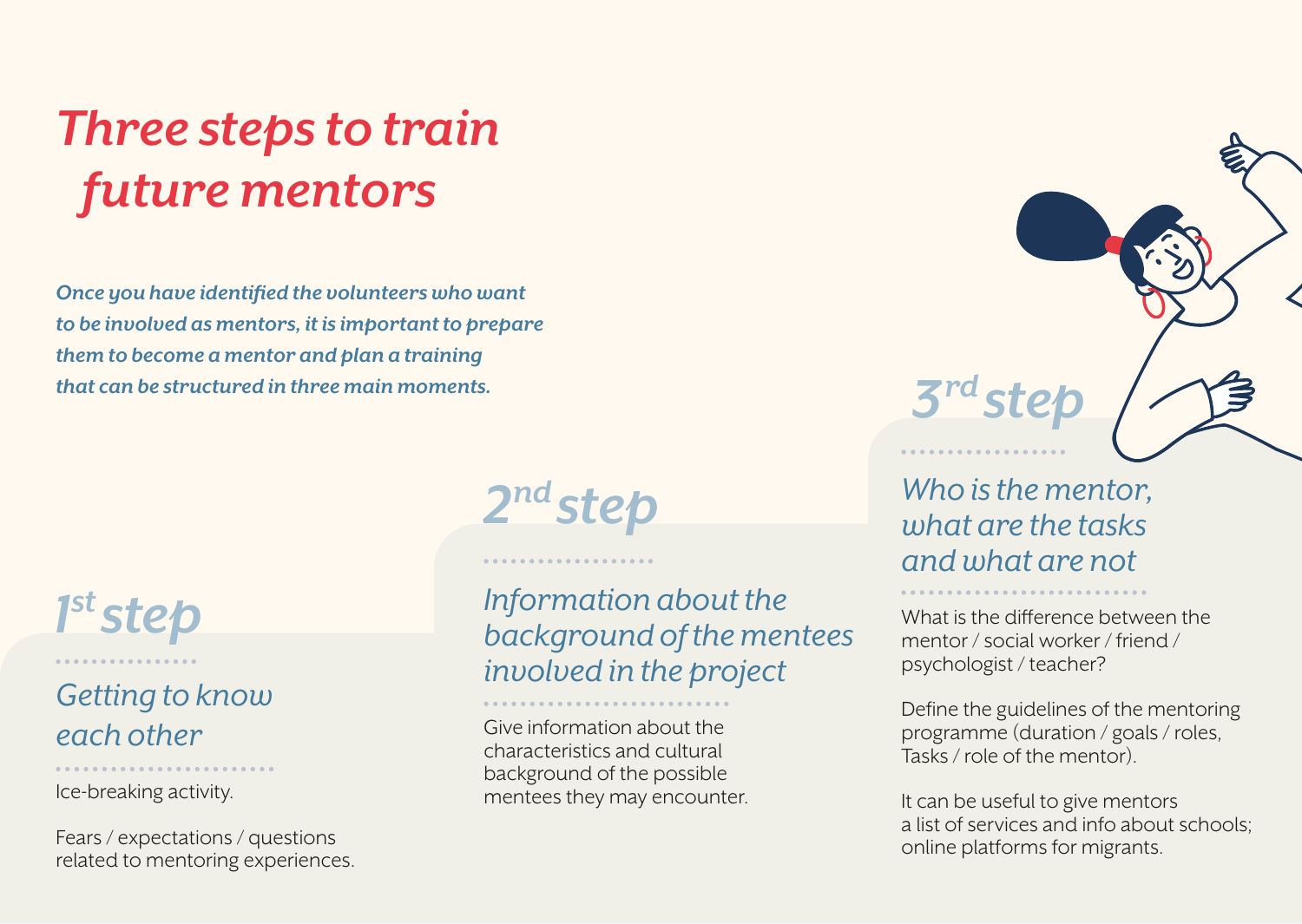# *Some suggestions: Which are the offline/online tools for training?*



#### *Offline*

 $\blacksquare$  Set of photos for activities **Focus group about specific topics Self-narration activities Role-playing (in different contexts)**  $\blacksquare$  Networking activities (with institutions, trainers etc.) **Socializing events to share ideas Group games about collaboration** 

#### *Offline / Online tools*

**Discussion or games about the role of the mentor I** Identity onion Game: identity onion **I** Modelling situations can be done online and offline ■ Watching short movies together and discussions **Quiz:** fake news about migration refugees online and offline Use of comics/artistic expressions **Living library** 

#### *Online Tools*

**Share international news/media** 

- **WhatsApp/other similar** apps for group activities
- **Digital tools: like creating** memes, gifs :)
- **Recording videos and sounds**
- **Apps to practice language skills**
- **Social networks to promote** online social events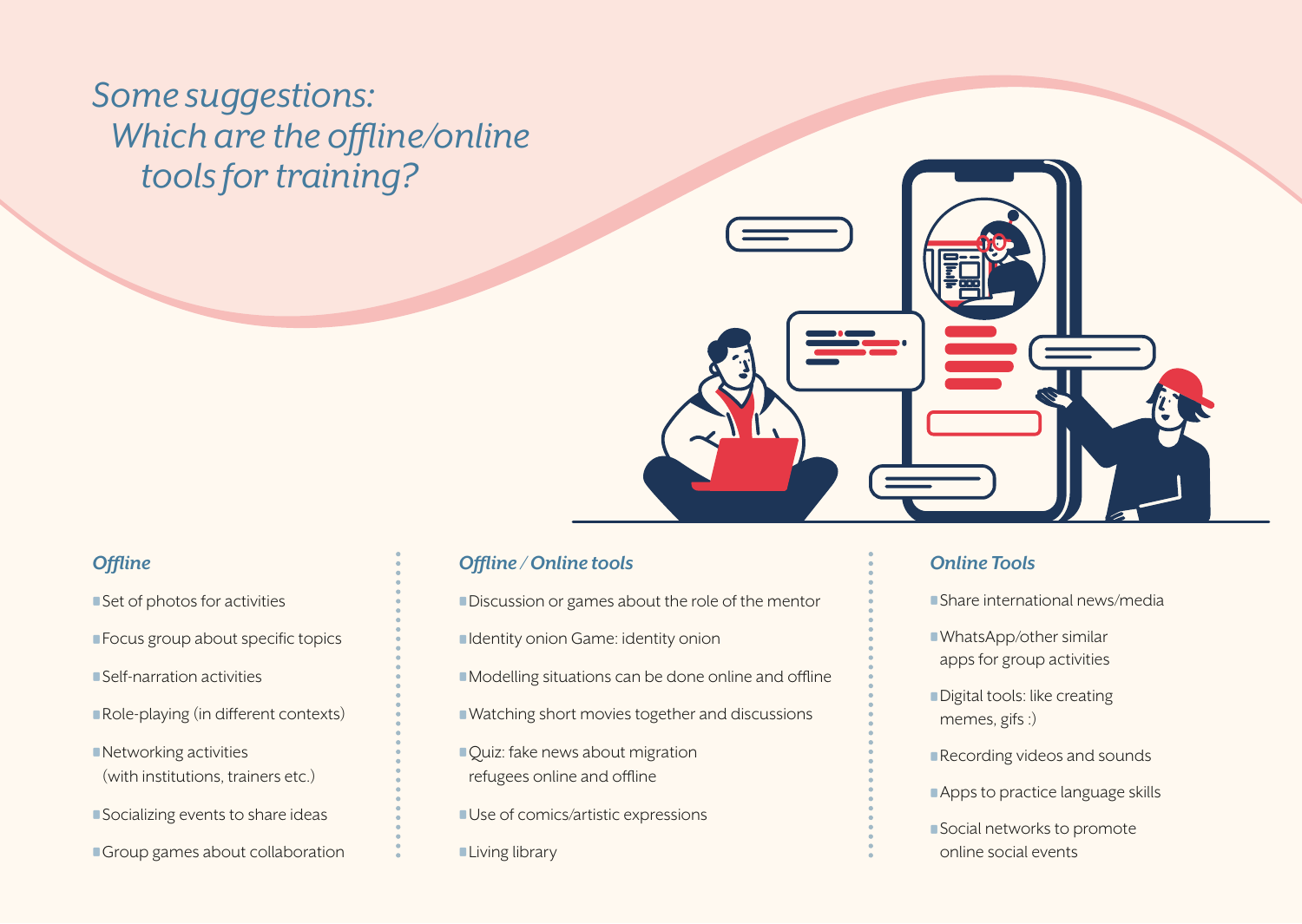<span id="page-9-0"></span>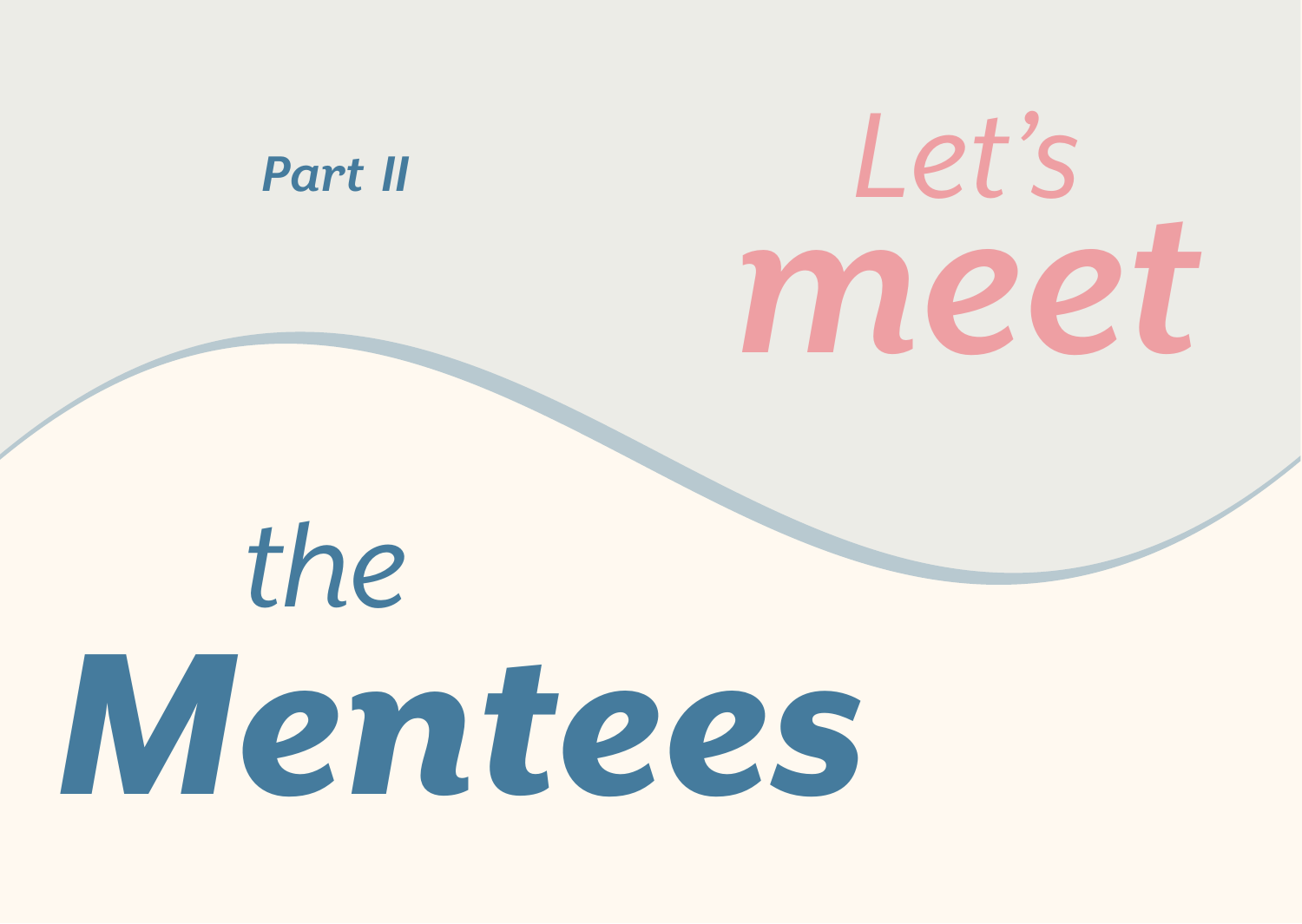# <span id="page-10-0"></span>*The first meeting Matching mentors*

*The first meeting is an important moment to introduce each other. Matching mentors and mentees is a crucial step of the mentoring process. The match should be made after a period of knowledge and attendance.* 

There are no specific criteria to match them, it depends on the goal of the program (if the focus is on job inclusion, job skills could be more important than other aspects). Some considerations:

# *Same gender*

Cultural differences around gender exist. Cross-gender matching (female mentors with male mentees) must be made with extreme caution. In some cases, cultural norms about the social roles of women and men may be different, especially in relation to expectations regarding education, work roles and responsibilities.

# *Cultural Competences*

The mentor's ability to empathize and understand the experiences of a person is essential for the relationship to be successful. Mentors that are culturally competent are more likely to appreciate the norms, culture and expectations of a mentee.

## *Common interests*

A potential mentor does not have to have in-depth knowledge of the culture of the mentee. However, programs that actively recruit mentors without this background must provide additional orientation and training to help support the relationship. Caution must be used when a potential mentor has not had previous exposure to different cultures. The relationship should be overseen to make sure that the differences do not impede the creation of a close bond.

The possible common interests might be considered, including cultural, ethnic and verified similarities. There must be compatibility between the needs of the mentee and the mentor's experience.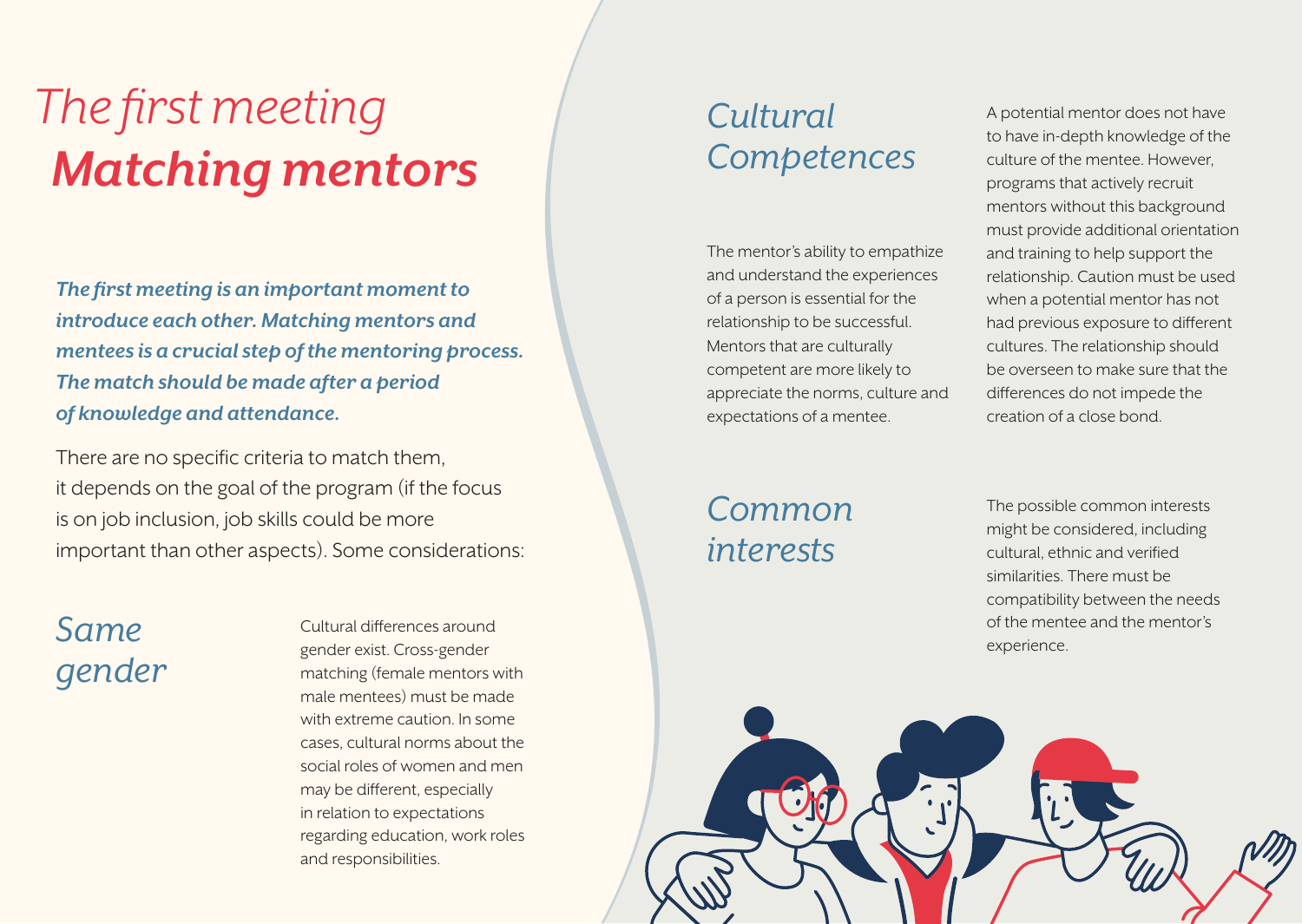# <span id="page-11-0"></span>*How to promote the relationships between mentors and mentees*

#### *Semi-structured context*

- **Language/conversation** courses
- **Specific paths (digital skills;** development courses; support for parenting with animated readings and silent books…)
- *Meet up* and leisure initiatives

#### *Informal context*

- **C**rganization of informal moments (meetings in the park; walks; shared dinners...)
- **Participation in local** events (parties; events; after-school activities...)



# *Supervising mentoring relationships*

*Supervising the relationship between mentor and mentee is essential to prevent any difficulties/ frustration that might occur.* 

The monitoring process includes:

- **I** Moments of evaluation with the mentor and mentee
- **Verification/ clarification interviews/** support with the mentor
- **I** Management of a group of mentors involved in the mentoring project
- **Use of mentoring diary. Mentors can write** a diary where they can record the appointments with the mentees, their own considerations, doubts, negative and positive aspects of the meetings. What is reported in the diary is then shared and discussed with the person who supervises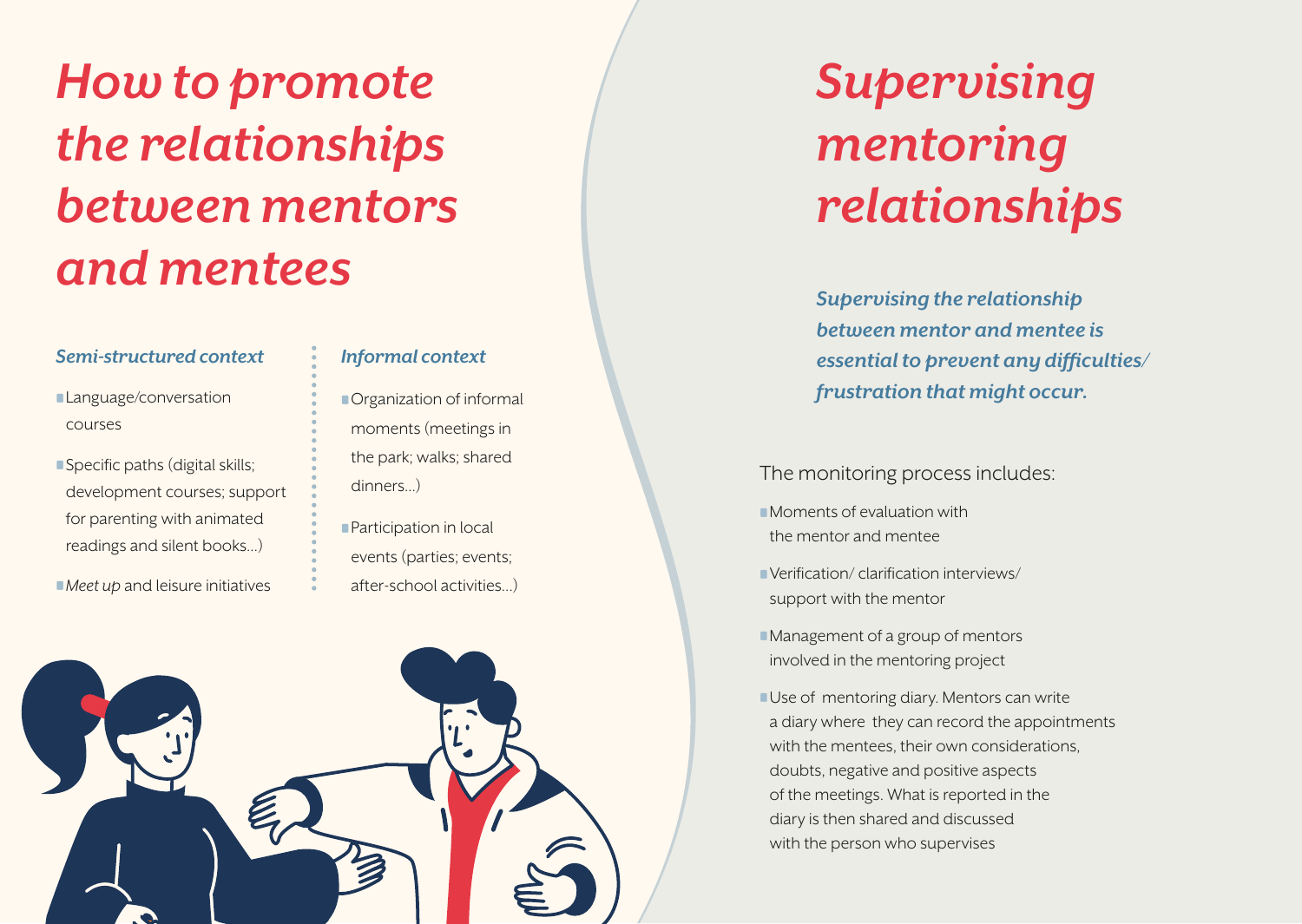# *Some difficult scenarios regarding the mentorship relationships*

*Among many others, one of the big issues is time management. There is a big difference depending on the cultures*

*1*



#### *Solution*

**Training regarding the way different way different cultures manage time.**

**Use a mechanism to remind about meetings (for example texting)**

# *2*

*Mentors-mentees with the same gender/same cultural background do not have similar interests* 



#### *Solution*

**Share a list of common interests**

# *3*

*Mentors can feel frustrated because they would like to do more for mentees*



#### *Solution*

**As supervisors, be present to support the mentor. Try to better define all the aspects of their role during the training**

# *4*

*Social judgment and conflicts between people that come from the same countries*



#### *Solution*

**Supervise the relationships and try to understand the origin of the conflicts.**

**Involve specific professionals, such as a cultural mediator in particularly critical situations**

# *5*

*When working with migrant women, the husband of the mentee could not like his wife's mentor and negatively interferes with the mentoring process*



#### *Solution*

**Meet the couple and share with them the intent of the mentorships program, in order to avoid prejudices**